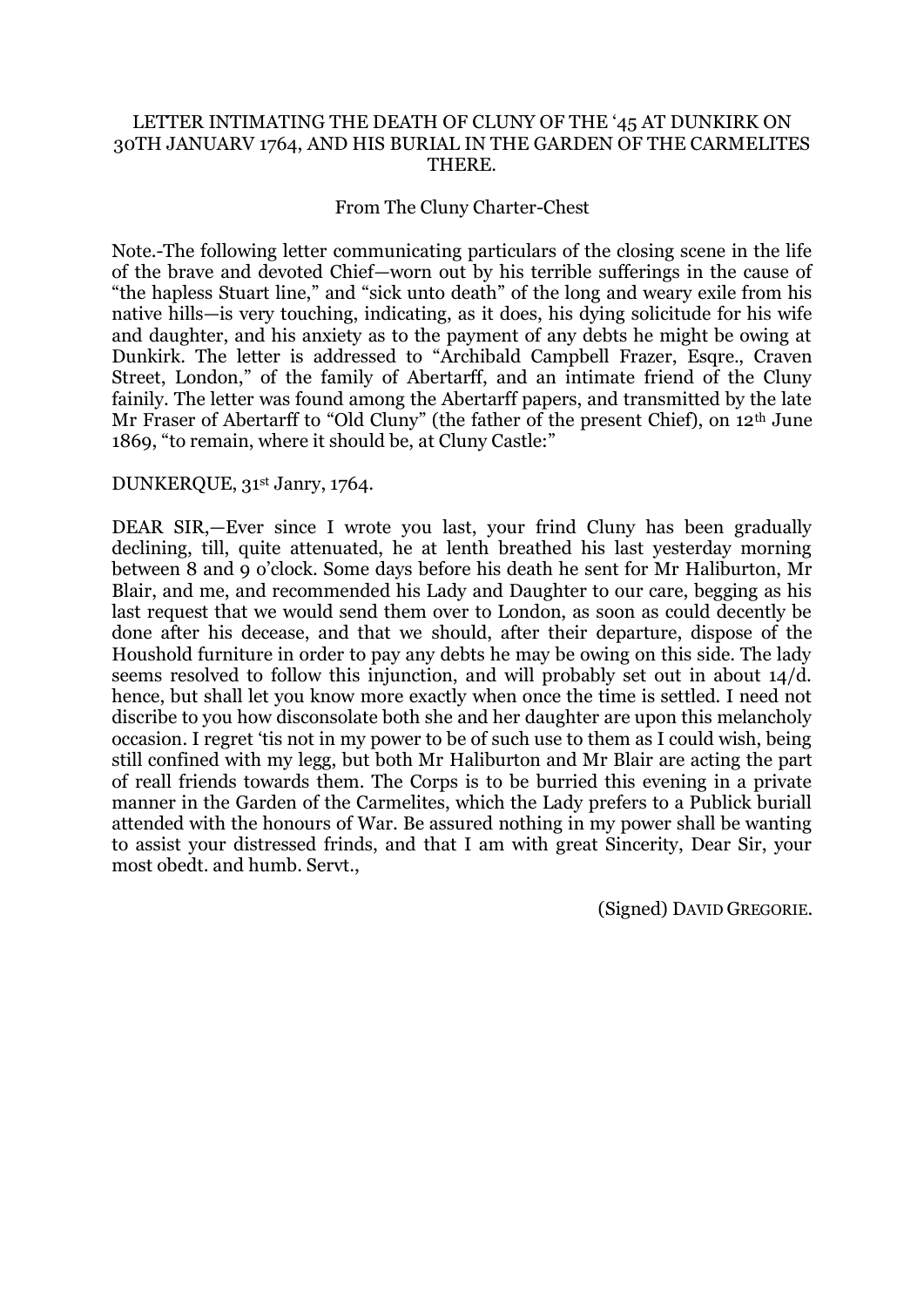The "continued fatigues and hardships" that Cluny endured in the nine years before leaving Badenoch in 1755 had greatly impaired his health according to what he told his French friend. It evidently continued to decline during the nine years of exile undoubtedly compounded by his dealings with the bureaucracy, the tedium of garrison duty and the depressing poverty that afflicted his family. The hopelessness of the Jacobite cause and his recognition that he had lost the confidence of the Prince must surely have undermined his peace of mind.

By October 1763 his health had deteriorated to the point that he was unable to write letters we are told by Robertson of Strowan who was also an exile in France and had been corresponding with Cluny over the years. Apparently the letter that led him to that conclusion had been written by Lady Cluny or daughter Margaret. Based on Strowan"s reply, that letter also appears to have contained a request from Cluny for advice on the best way to ship goods from Badenoch to Dunkirk—the Prince"s silver plate now seems to be of pressing concern to the stricken man.

During the last ten days of January 1764, Cluny was attended by the Rev. John Maitland, a Scottish Episcopal minister who had served the Jacobite cause and been exiled as a result. In attending to Cluny"s spiritual needs Maitland tells us that Cluny, "in the most solemn manner that a dying person ... could, declared that he never saw the [Prince"s jewels] or knew anything about them: that the plate was safe, and that he had some time ago transmitted orders for the delivery of it." He asked Maitland to inform the Prince of this thus fulfilling the promise he had made to him in June 1757.

He died at Dunkirk on 30th January 1764, in the presence of his wife and daughter, Mrs. Nicholson, his friend, Captain Lachlan Mackintosh and the Rev. Maitland, at the comparatively early age of fifty-seven. Mr Macpherson aptly quotes the pathetic lines:-

"Oh! never shall we know again A heart so stout and true. The olden times have passed away, And weary are the new; The fair white rose has faded From the garden where it grew, And no fond tears save those of Heaven The glorious bed bedew Of the last old Scottish Cavalier, All of the olden time!"

In consequence of Cluny"s adherence to the Protestant Faith he was buried in the garden of the Carmelites in the immediate vicinity of the house which he occupied at the time of his death. Not withstanding repeated efforts, the grave cannot now be traced. The British Vice-Consul at Dunkirk writes on the subject as follows:

"In reply to your letter of the  $11<sup>th</sup>$  inst., I am desired by the Consul to state that the Carmelite Monastery in the garden of which Cluny Macpherson was buried no longer exists. The building was pulled down many years ago, and there is no record of any monuments which may have been erected in the burial ground adjoining the Monastery. On the other hand, no trace can be found in the Church Registers of the